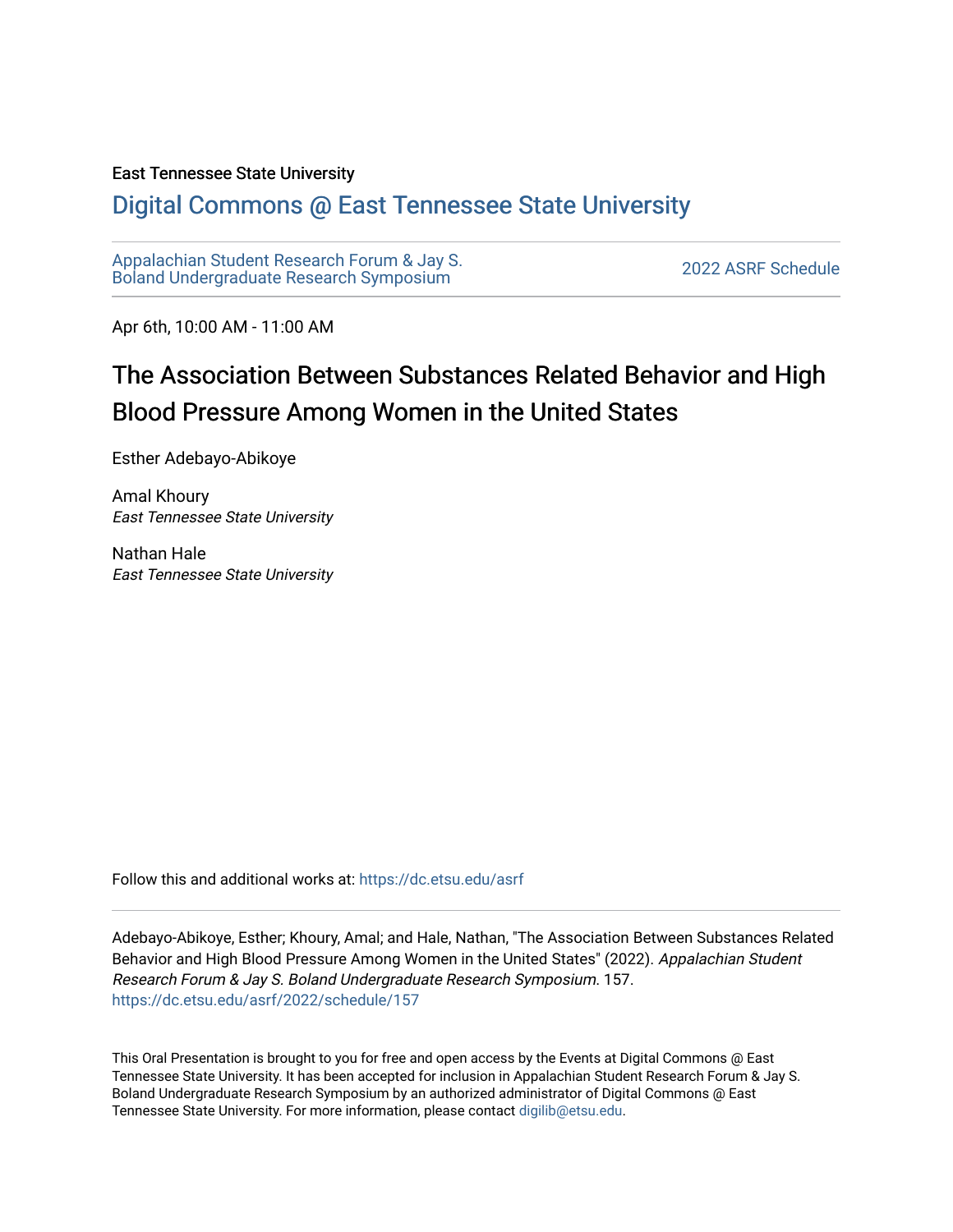



The Association between Substancerelated Behavior and High Blood Pressure among Women in the United States

**Appalachian Student Research Forum April 6-7, 2022**

> Esther Adebayo-Abikoye MPH Nathan Hale PHD, MPH Amal Khoury PHD, MPH

College of Public Health Department of Health Services Management and Policy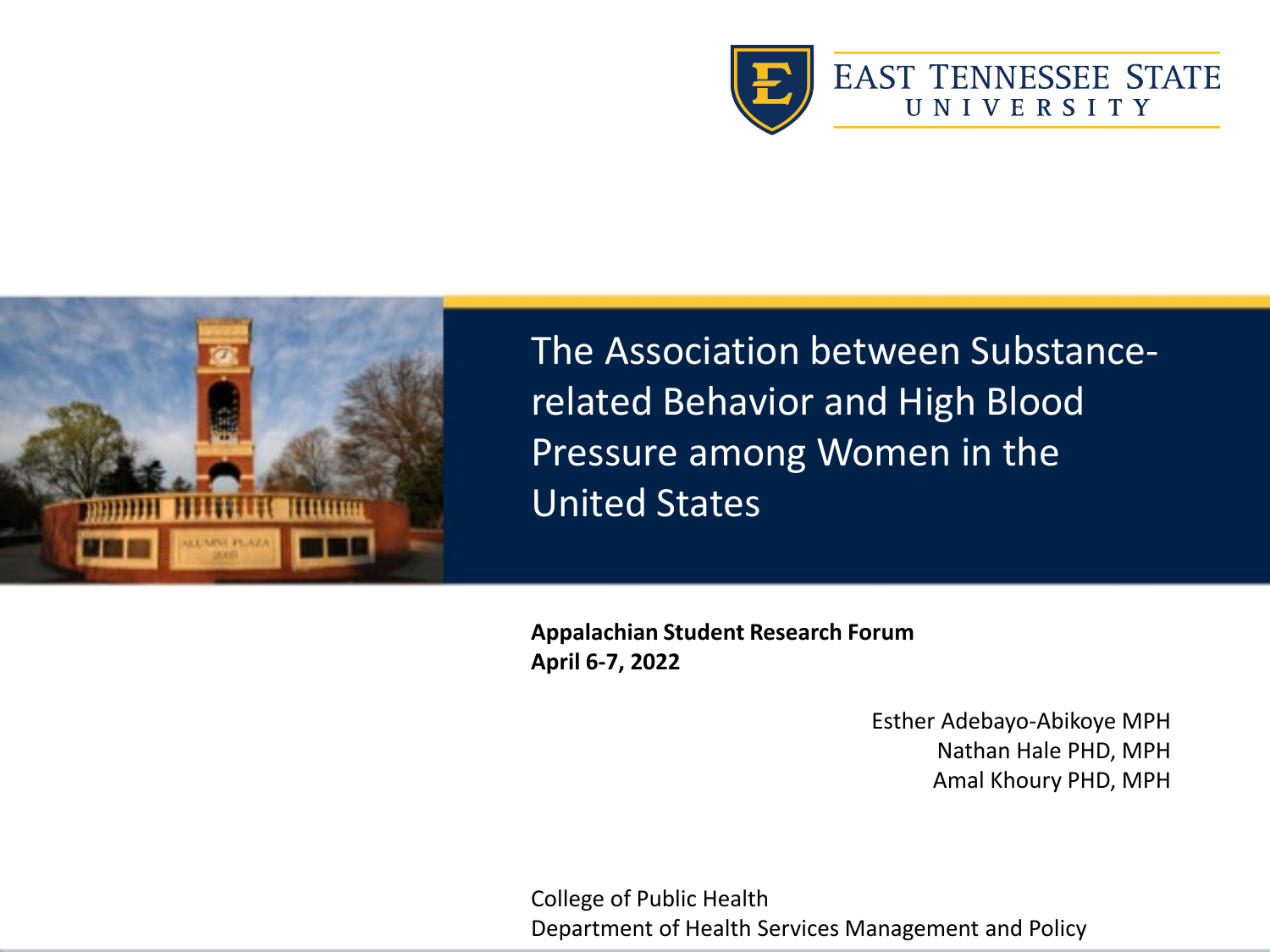## **Background -- Cardiovascular Disease**

- CVD is the leading cause of death in the US.
	- **\$216** billion in health care expenditures
	- **\$147** billion in lost job productivity
	- Over **\$1 trillion** in medical costs and productivity losses projected by 2035
- Higher prevalence of CVD in men, but more death in women
	- CVD is the leading cause of death in women
	- **299,578** female deaths due to CVD in 2019
	- Nearly one in every four female deaths **22%**

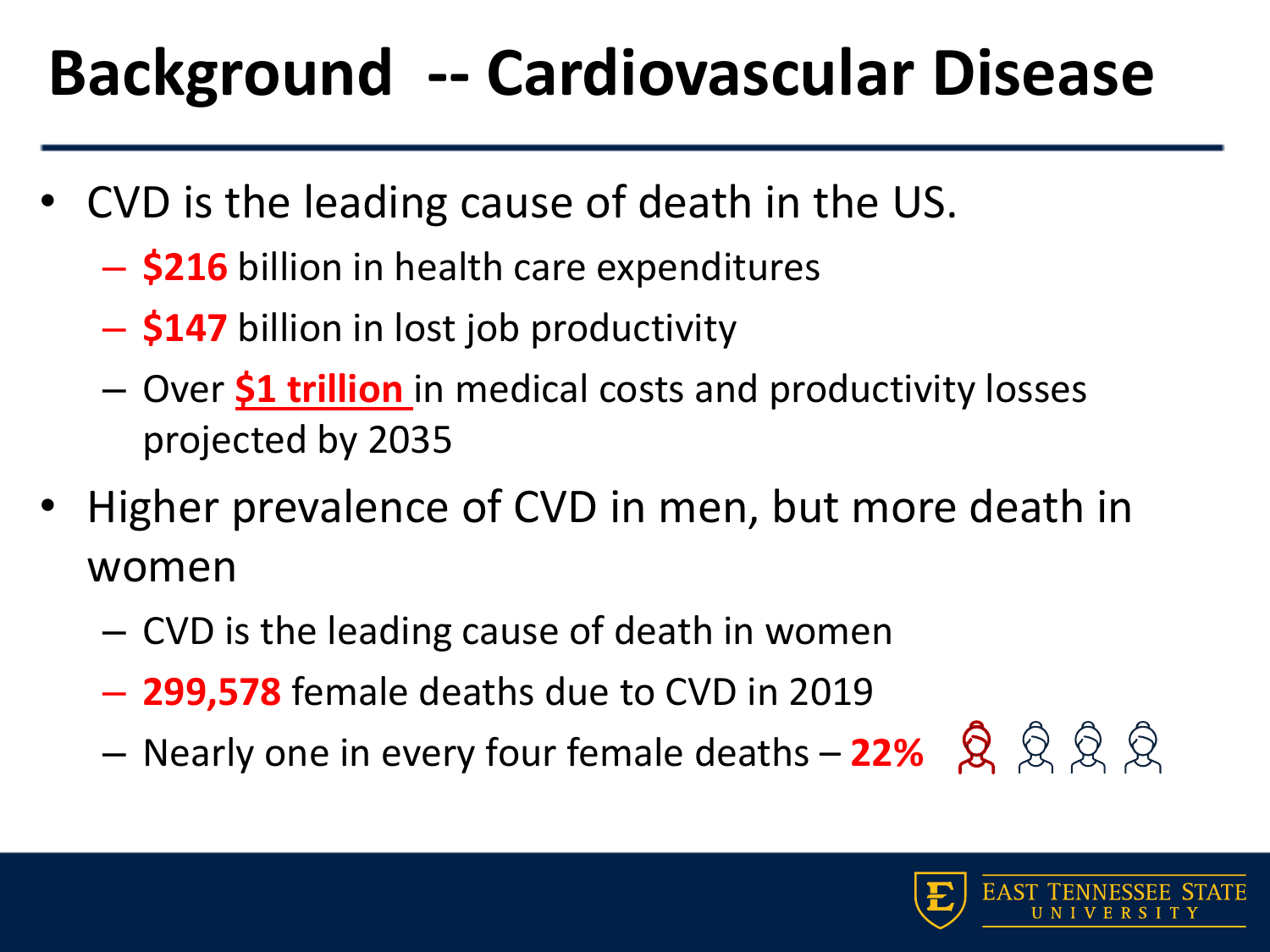#### **Background – Substance-related Behavior**

- Patients with CVD are more likely to smoke or drink.
- Patients who smoke are two times more likely to have CVD compared to those who do not smoke.
- Amongst CVD patients, alcohol use is associated with 1.5 to 3 times higher odds of death.

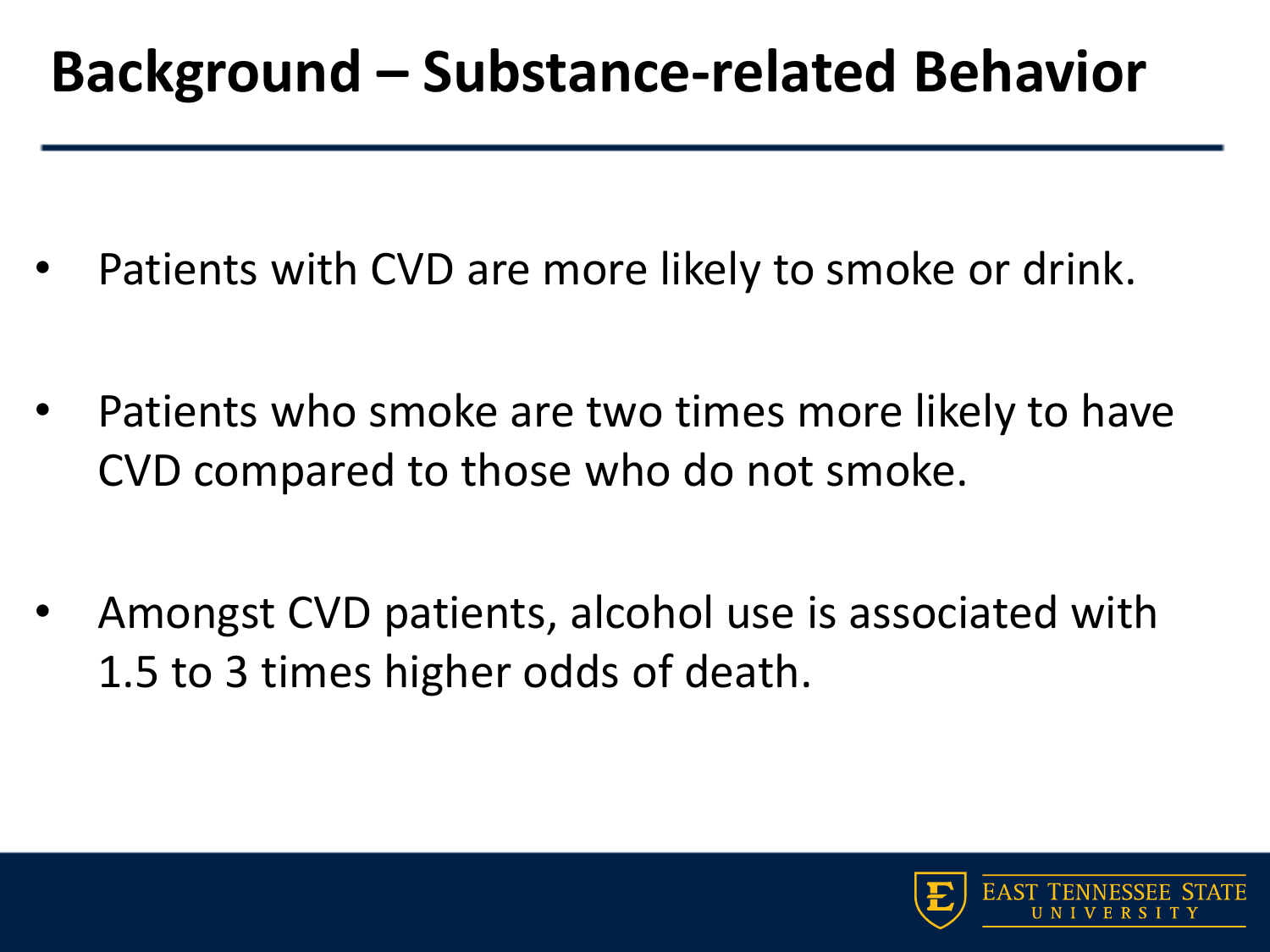## **Study Justification**

**High blood pressure is the single-largest risk factor for Cardiovascular Disease (CVD) in women.**



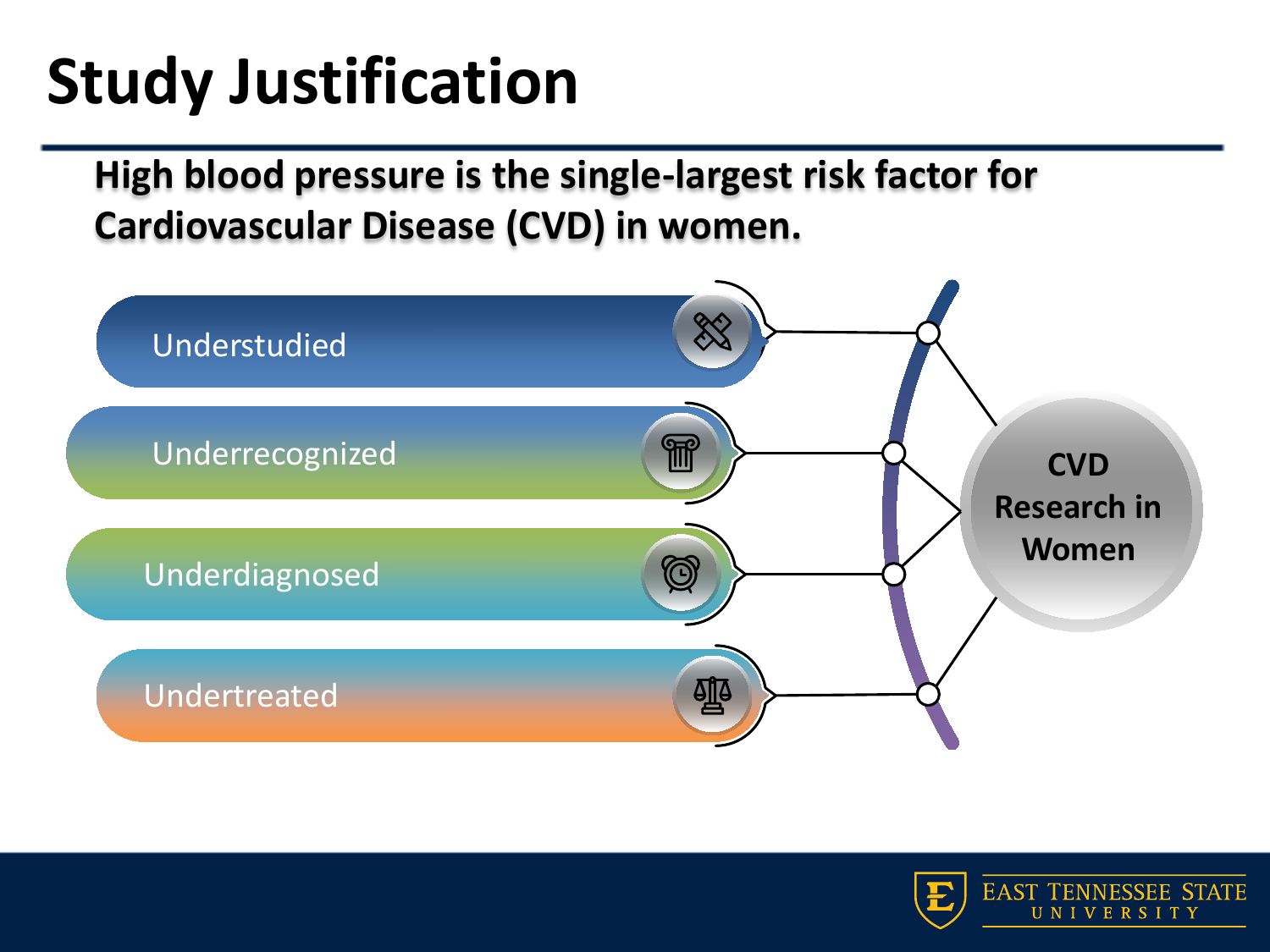1) Examine the association between smoking and high blood pressure among adult women.

2) Examine the association between binge drinking and high blood pressure among adult women.

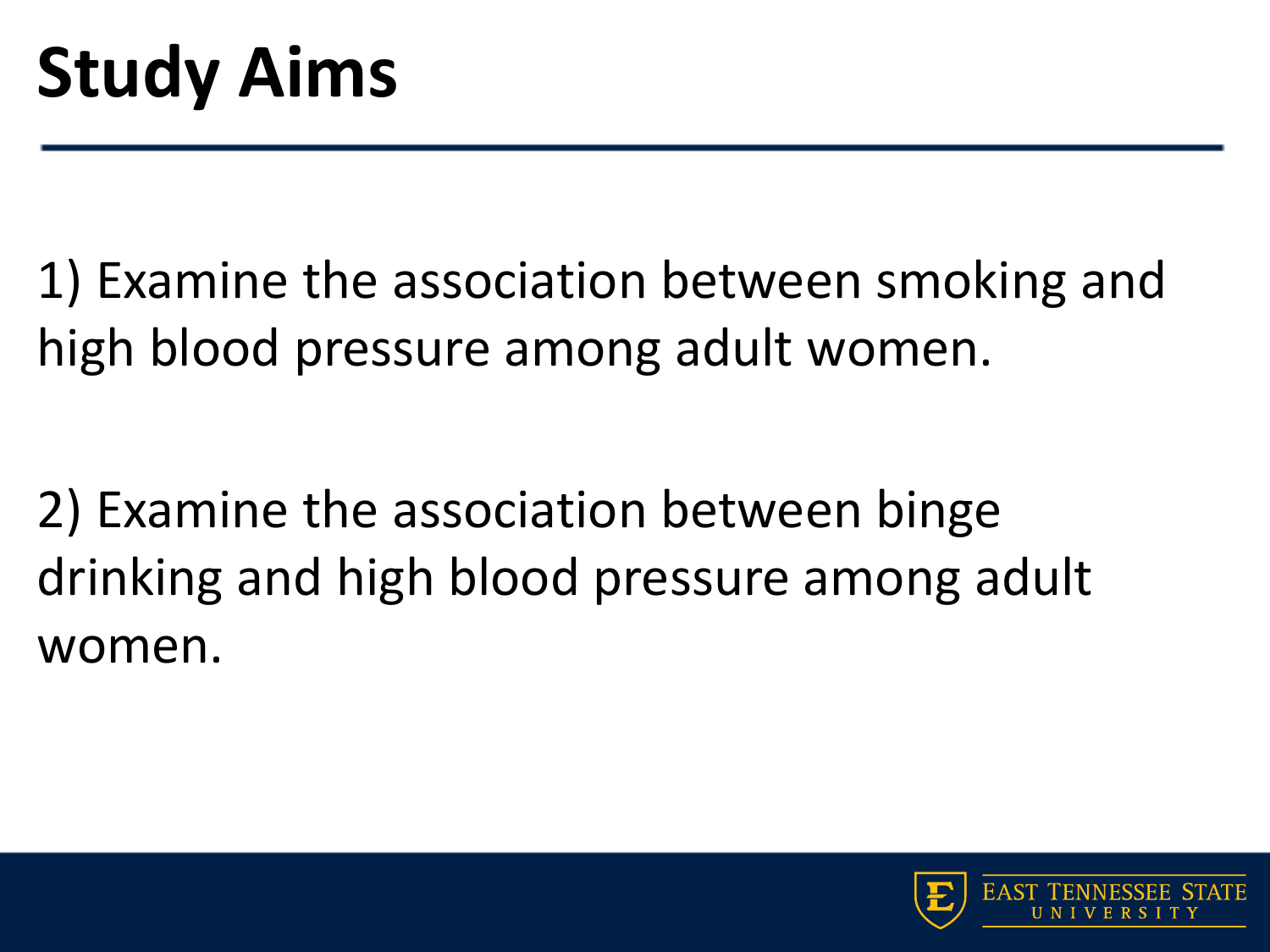### **Methods – Study Population**

- Cross Sectional Study
- 2019 Behavioral Risk Factor Surveillance System (BRFSS)
- Study population adult women

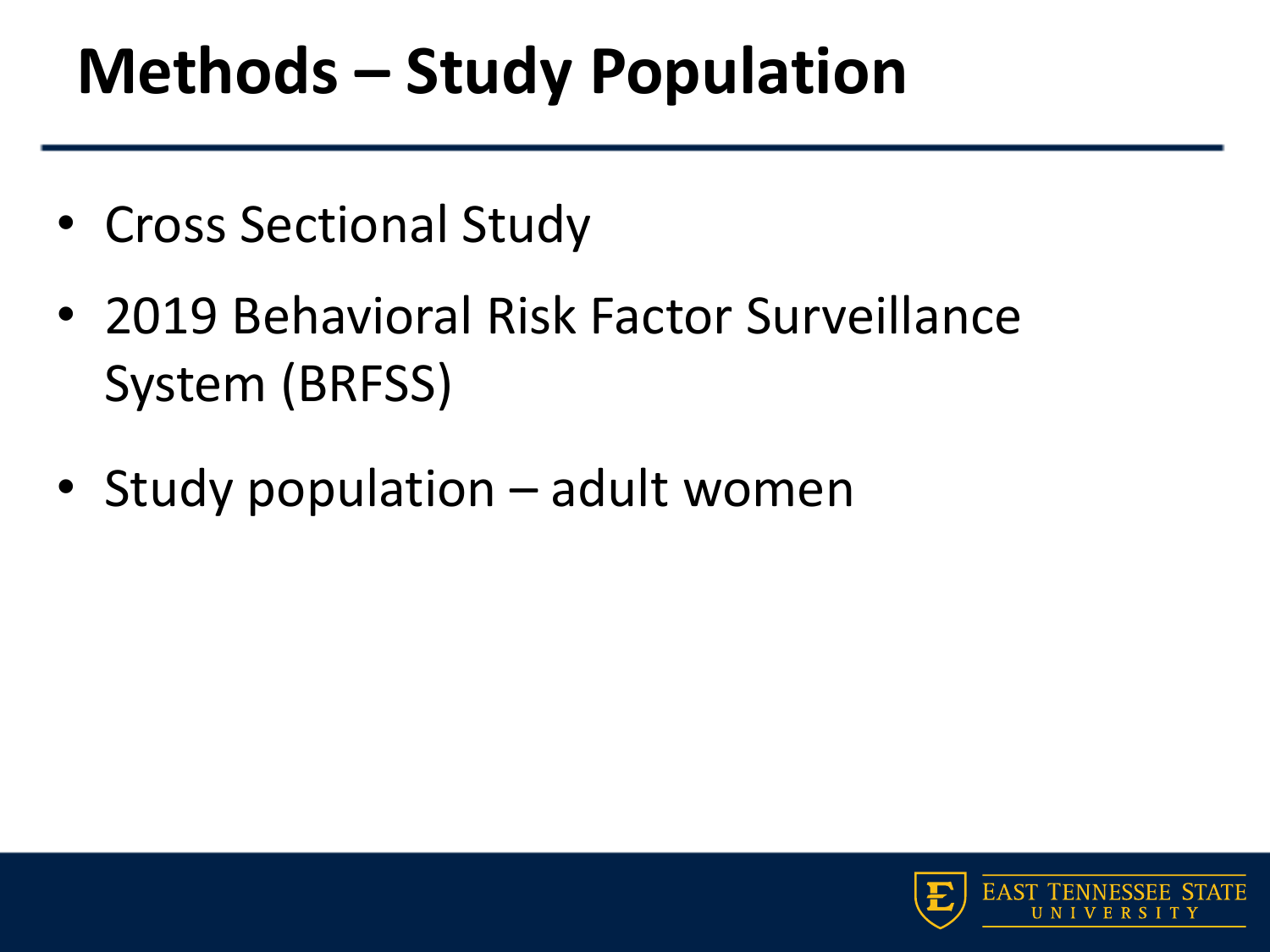# **Methods– Key Variables**

#### **Dependent Variable**

- 1) High Blood Pressure (HBP)
	- *YES*: Women who were told they have HBP, borderline high or prehypertensive

– *NO*

#### **Independent Variables**

- 1) Smoking (4 levels)
	- Everyday smoker
	- Someday smoker
	- Former smoker
	- Non-smoker
- 2) Binge drinking
	- *YES*: Women who took 4+ drinks on one occasion

– *NO*

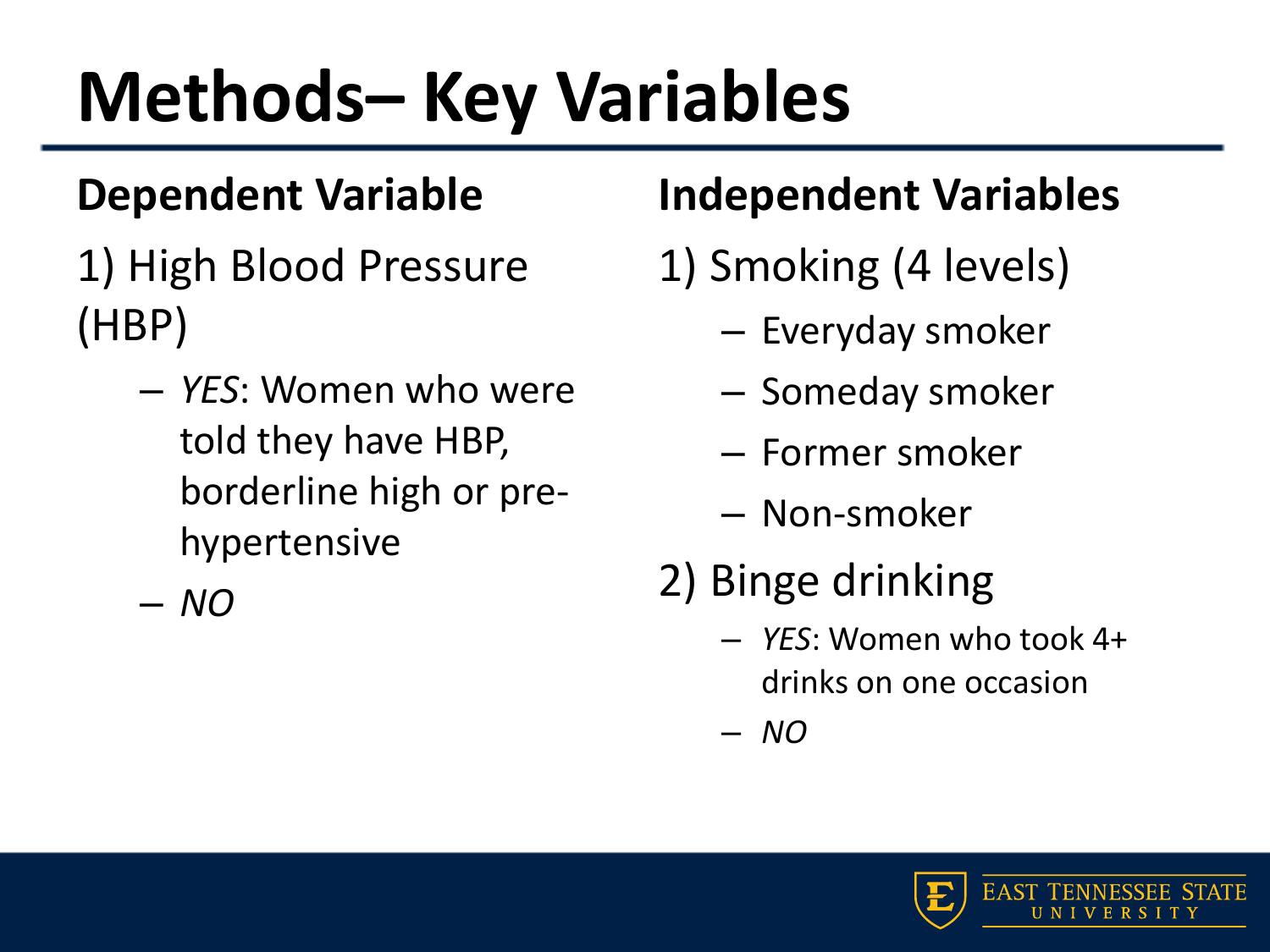### **Methods -- Data Analysis**

- Characteristics of the study population
- Chi-square test for independence
	- HBP and smoking
	- HBP and binge drinking
- Multivariable regression analysis
	- Covariates age, race, educational attainment, income, body mass index, blood cholesterol

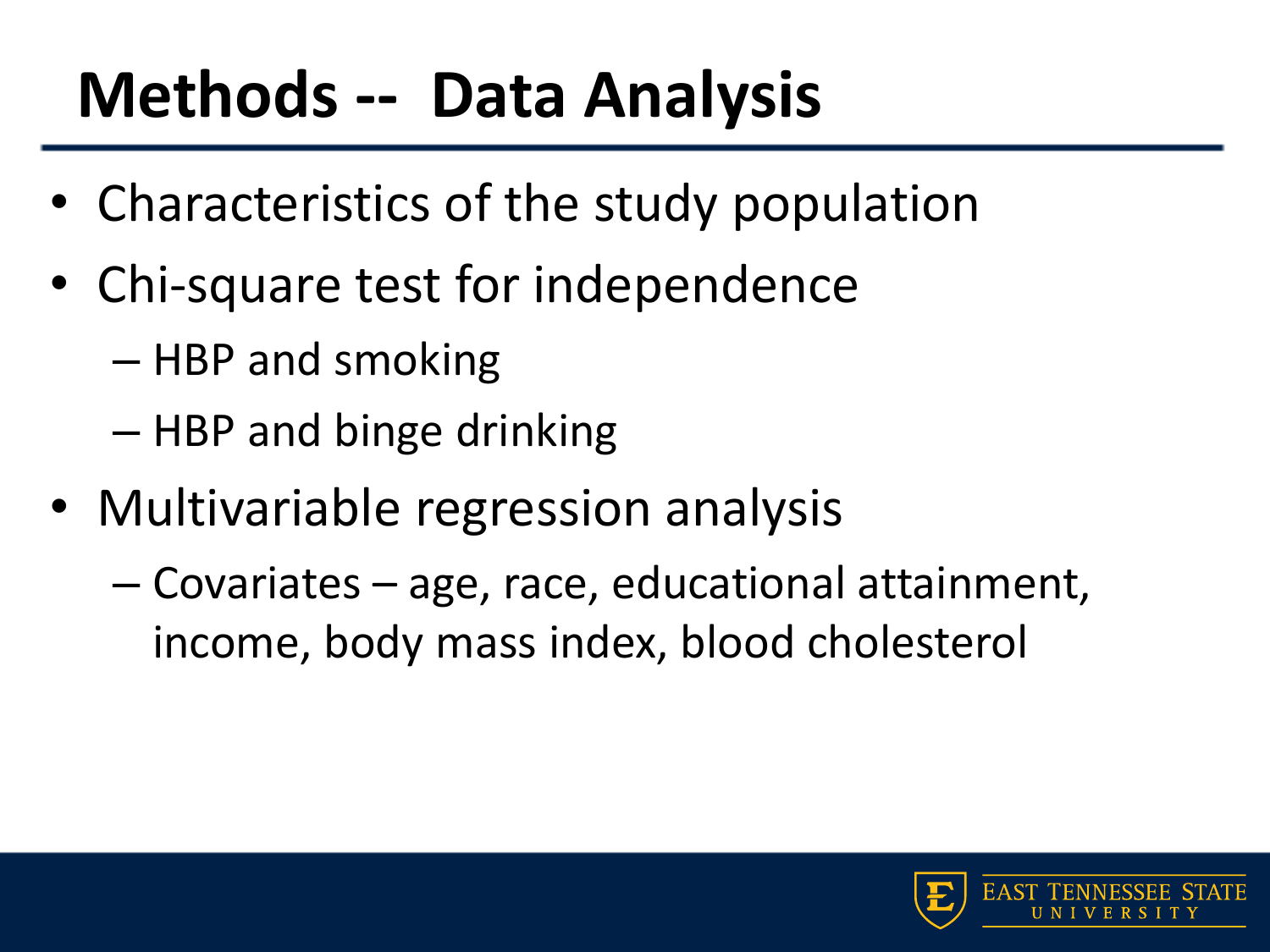## **Results**

**Total Survey Respondents** 

**418,264**

**Total Survey Respondents**  **Female Respondents** 

SERVICES<sup>.</sup> **227,706**

**54% accounts for women** 

**Age 18-34 (28.3%)**

**35-64 (48.5%)**

**65+ (23.2%)**

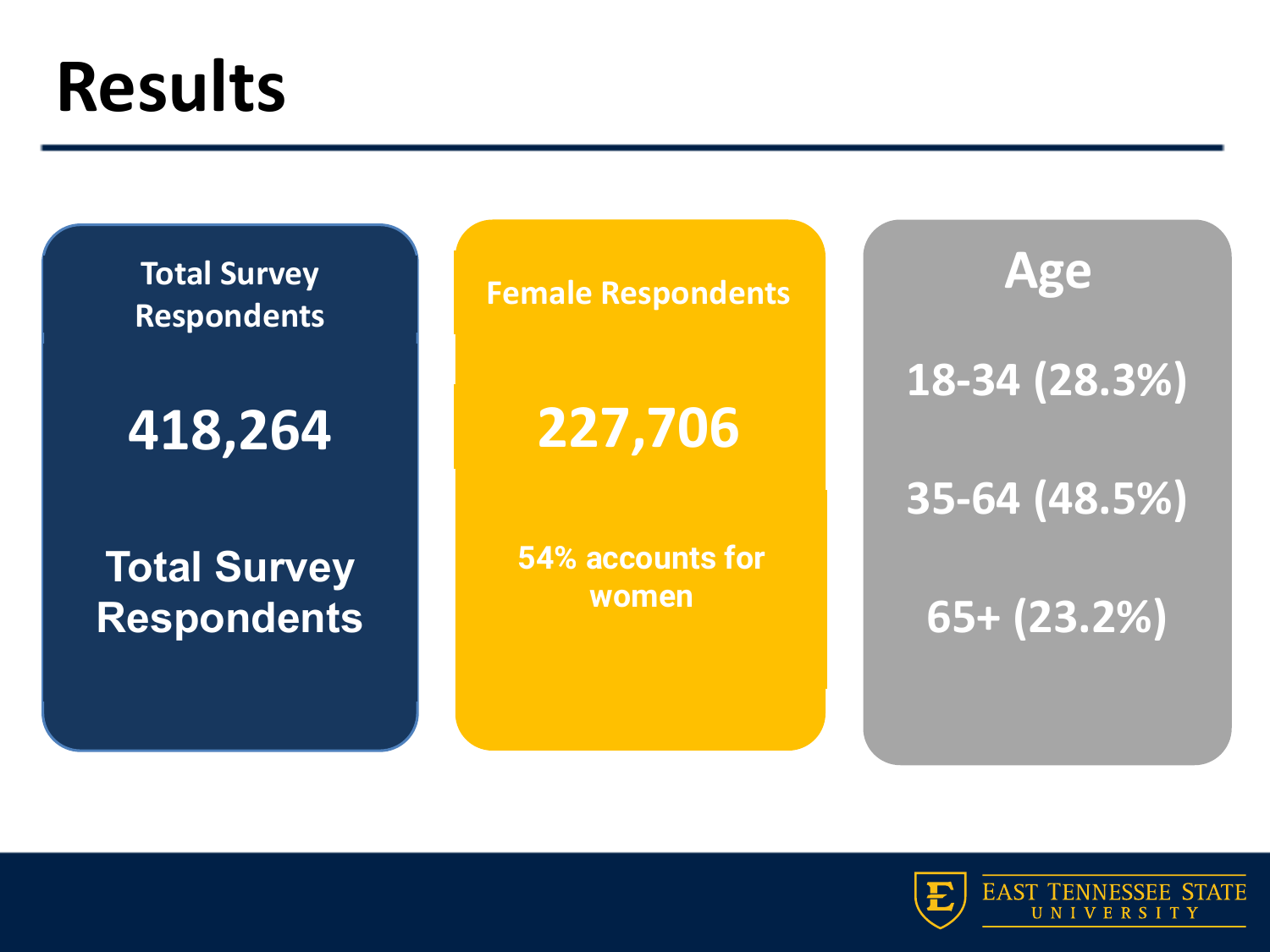### **Results – HBP Prevalence**



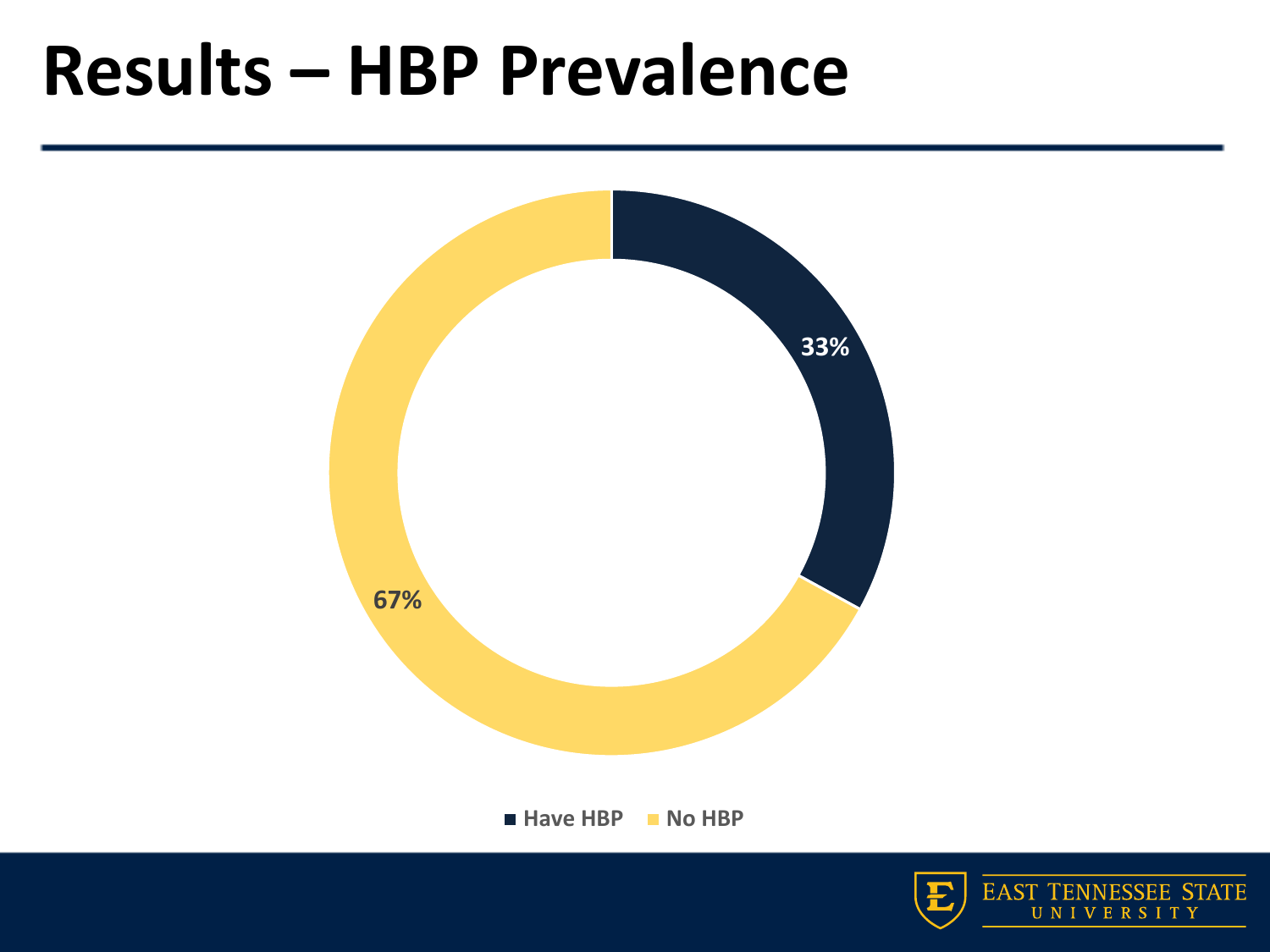#### **Results – Binge Drinking and Smoking Prevalence**



• Four levels of smokers

| <b>Smoking level</b> | <b>Percentages</b> |
|----------------------|--------------------|
| Everyday smoker      | 9.6%               |
| Someday smoker       | 3.9%               |
| Former smoker        | 65.8%              |
| Non-smoker           | 20.7%              |

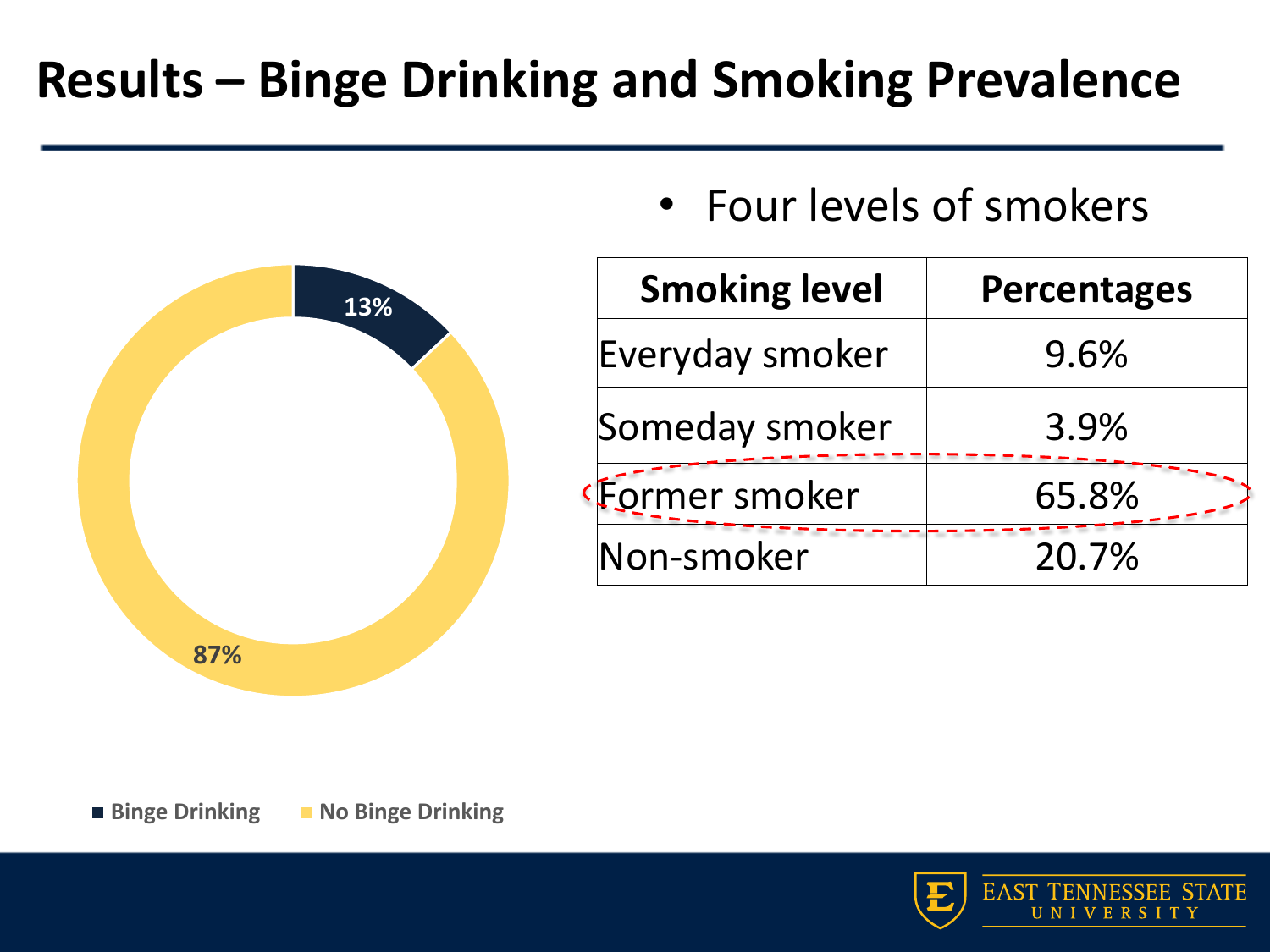### **Results – Bivariate Analysis**

• High blood pressure - Smoking (p=<0.05) **45.0%**



# • High blood pressure



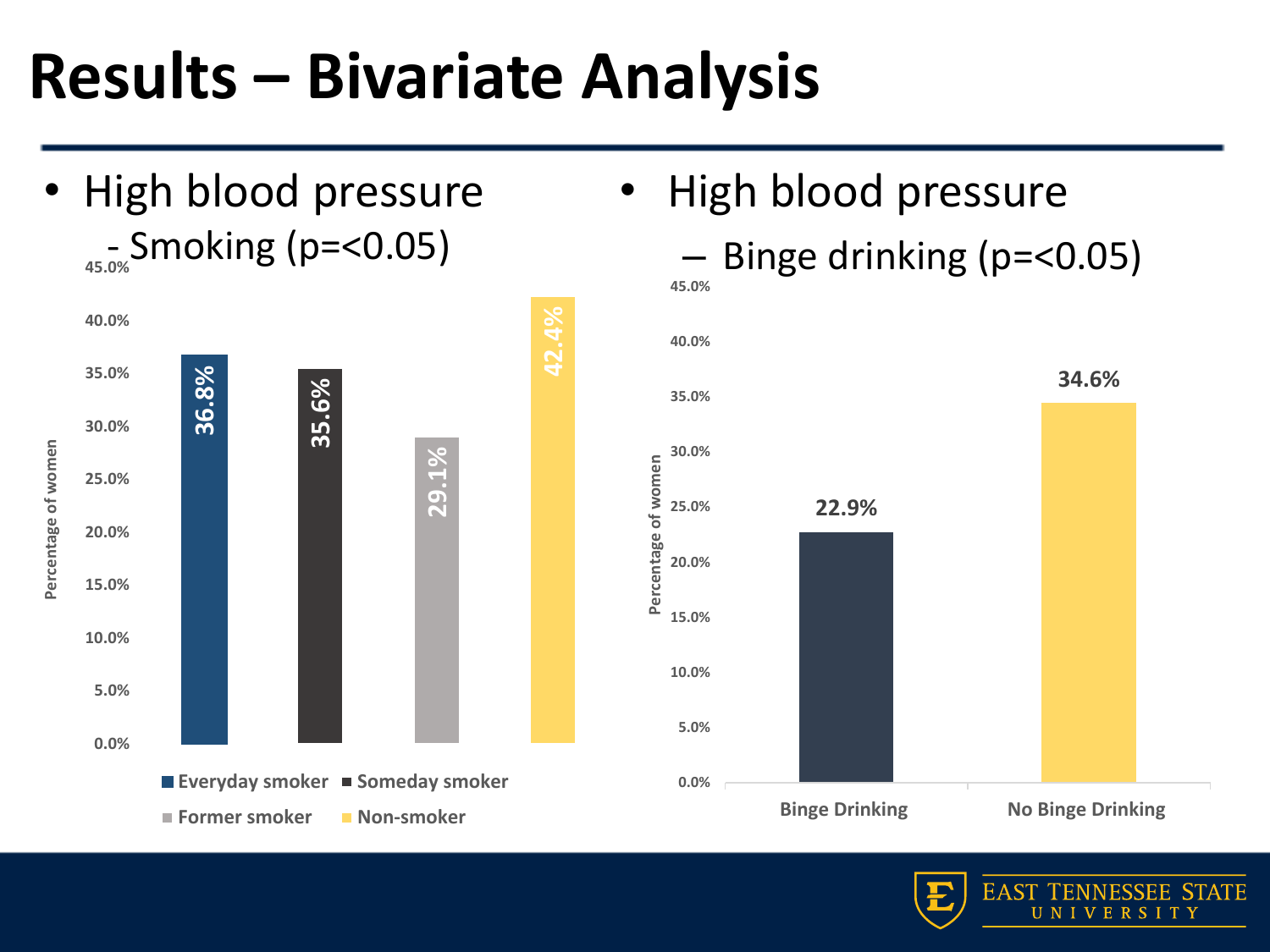#### **Results – Multivariate Analysis**

- Association attenuated when adjusting for other sociodemographic characteristics
- **Limitations** 
	- Cross-sectional -> may have changed behavior due to HBP diagnosis

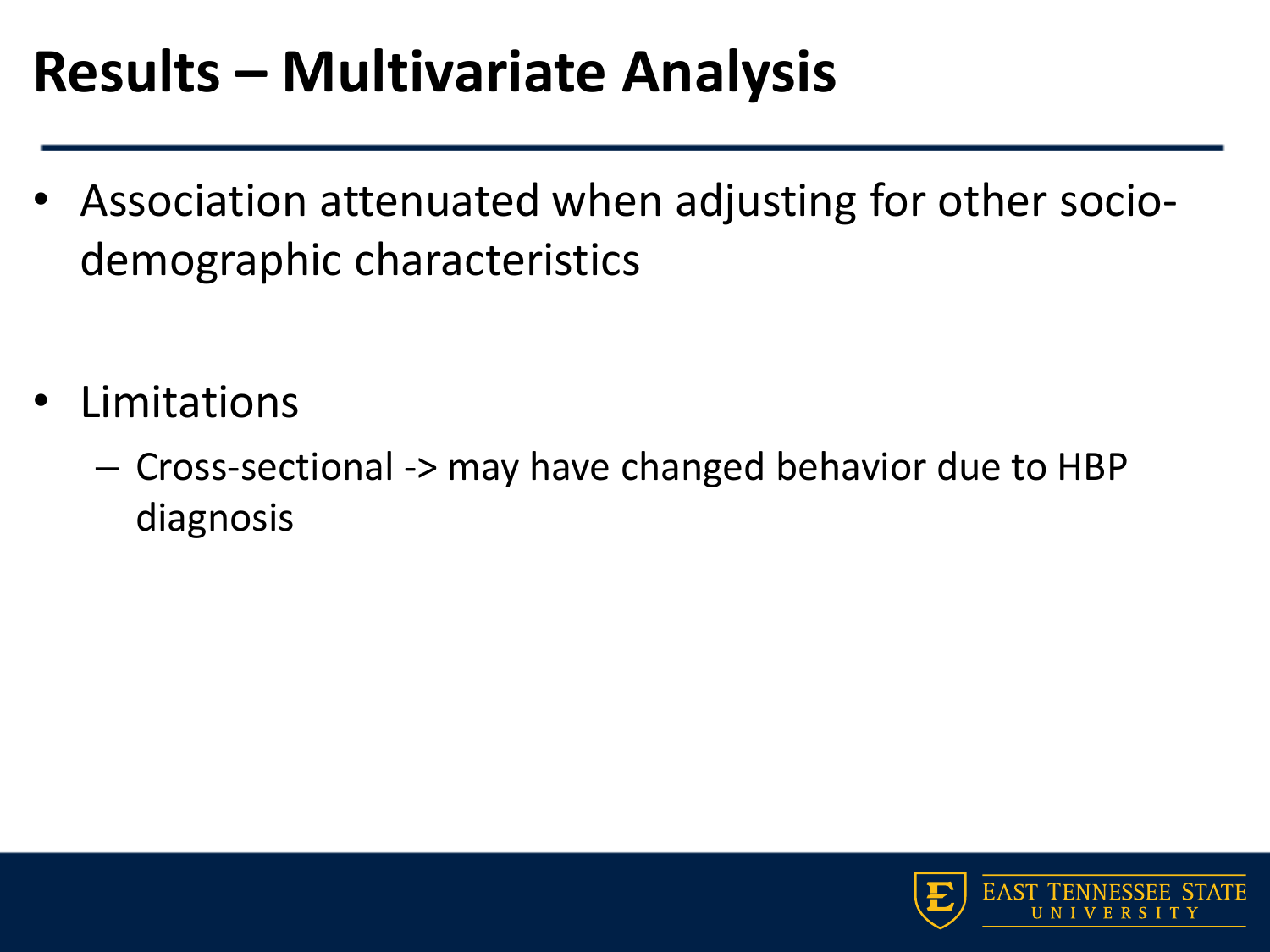#### **Conclusion**

- High prevalence of substance use & HBP in the study population requires further exploration
- Awareness and greater recognition of the long term consequences of substance related behavior
- Public health interventions should be tailored towards women at high risk for HBP
- Inclusion of women in CVD research for studies, diagnosis, treatment and clinical trials